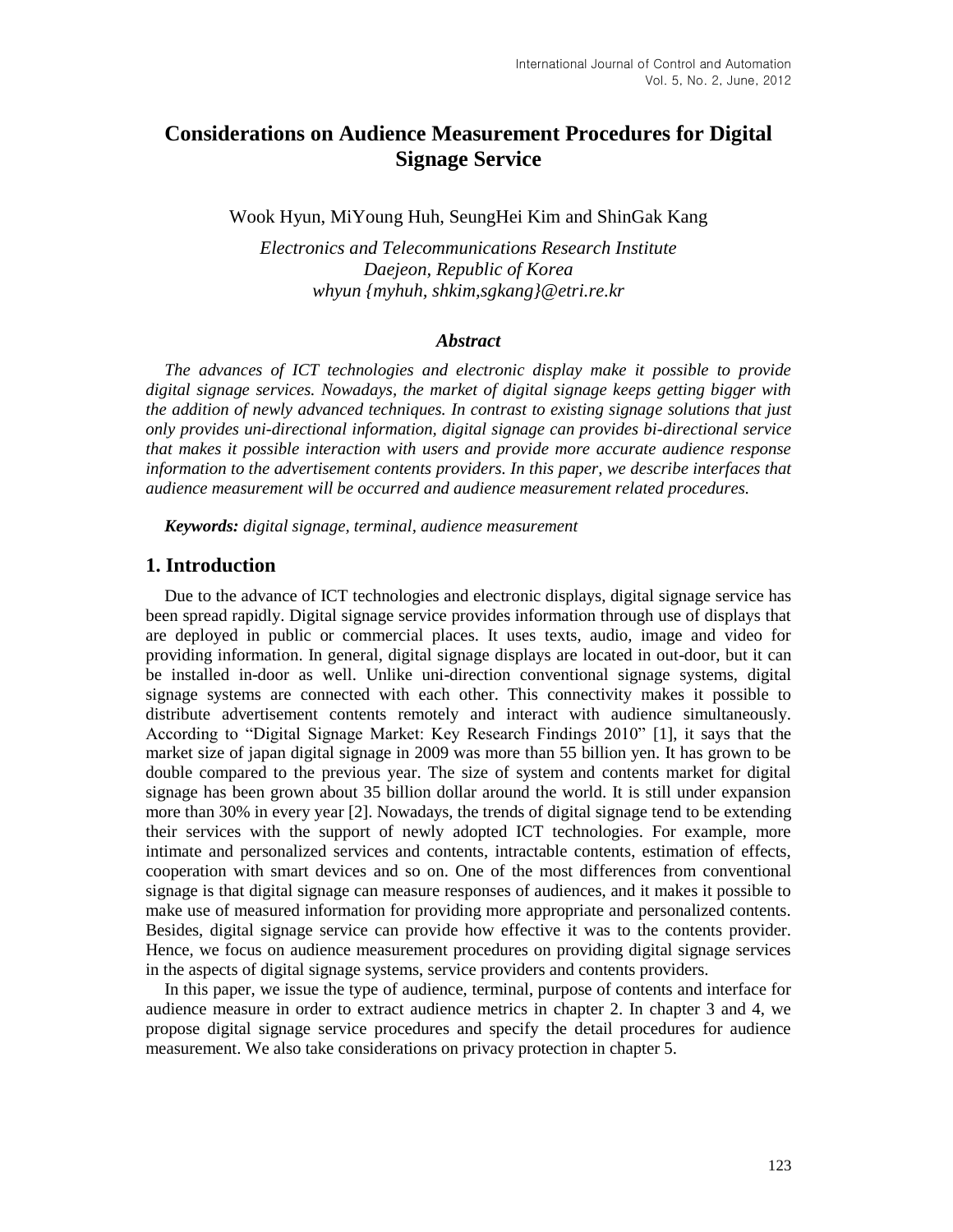# **2. Audience Information and Interfaces for Audience Measurement of Digital Signage Services**

The digital signage systems can extract audience measurement information through generic several steps as shown in Figure 1.



3. Statistical Analysis on AM metrics

# **Figure 1. Audience Information Extraction Steps**

As a first step, sensor devices that are embedded into digital signage terminal capture raw media data. These raw media such as video, image and video clips should be processed to extract attributes of audiences and responses. For example, it can get rough number of audiences, sex, ages from some kind of image processing. In case of interacting with smart devices, it may skip raw data processing because it has already exchanged discrete information. In the next step, digital signage systems analyze in order to make an audience measurement record from extracted attributes. As a last step, it makes a report with statistical analysis for providing to contents providers.

## **2.1. Types of Audience**

It is important to categorize the types of audience, because it makes differences on extract audience metrics.

**2.1.1. Person:** A digital signage terminal is aiming at exposure the contents to the audience. This can provide interactive services with audience and focus on extracting information of audience such as the number of person and dwell time.

**2.1.2. Vehicle:** It is also possible to install a digital signage terminal into a highway for provide contents to the audience that passing by using a car. Since it is impossible to interact with audience directly, it mainly extracts metrics related vehicle or traffic pattern rather than those of audience.

## **2.2. Types of Digital Signage Terminal**

The digital signage terminal may be located in fixed position or mobile such as bus and subway. In case of mobile terminal, it is recommended to provide geo-location functions such as GPS. If the terminal is located in fixed environment, the location information can be allocated manually. Anyway, through use of location information, it can provide more appropriate information to the audience.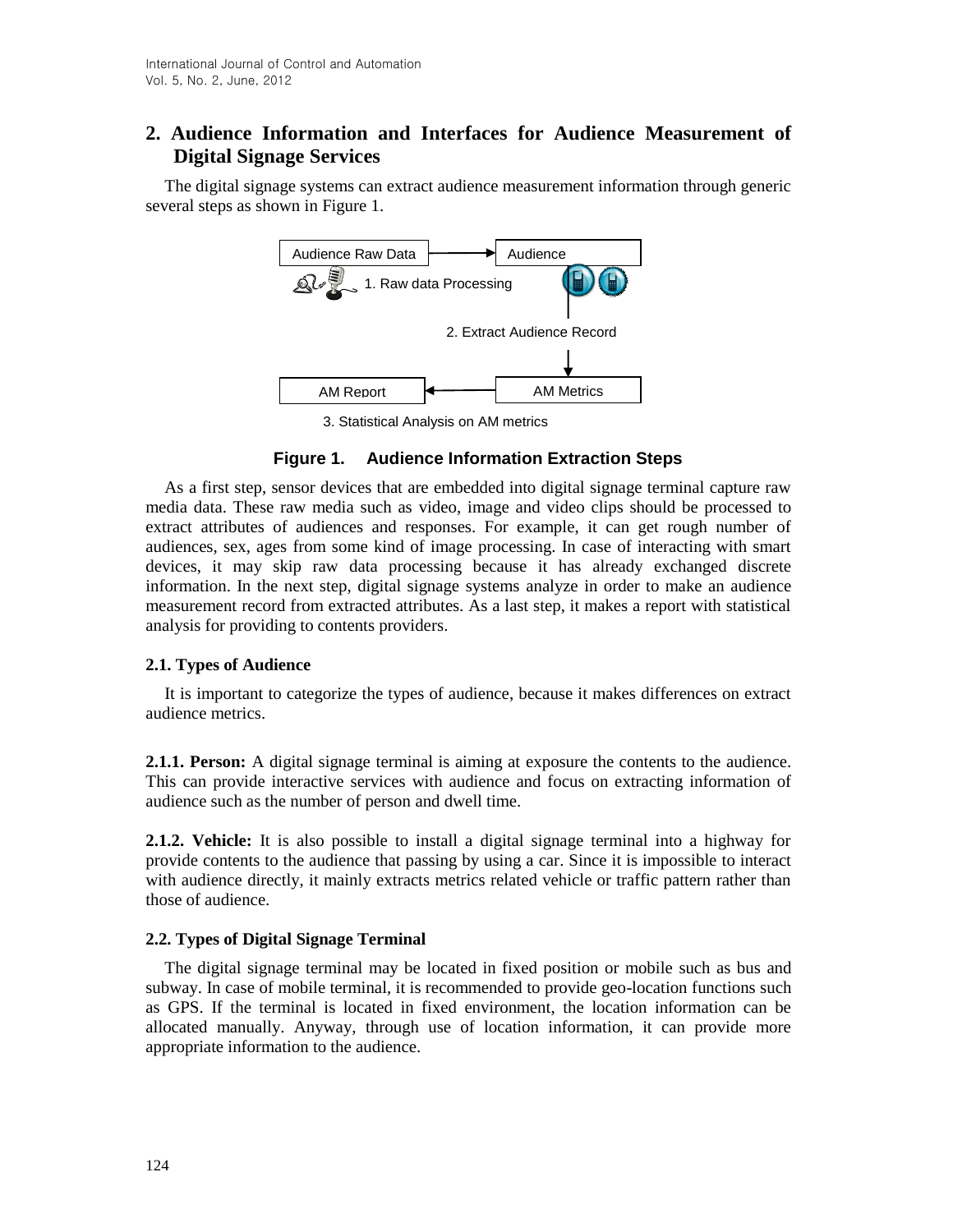#### **2.3. Purpose of Advertising Contents**

According to "digital signage system guidebook"[3] that is published at 2009 by digital signage consortium in japan, the purpose of advertisements can be classified into several categories; branding, promotions for sales, propaganda, providing information and emergence broadcasting services. The purpose of contents also should be considered to extract audience metrics because it affects to them.

#### **2.4. Audience Information of Digital Signage**

Through audience measurement procedure, it is possible to extract audience information including audience's response and reactions. In contrast to subscriber-based services such as IPTV, the audience information of digital signage is for anonymous public users. It may include a user, a group of user. It is hard to pre-specify what kind of information should be extracted from the anonymous raw materials. It is rather dependent on the type of contents and contents providers.

The audience information to be measured is for anonymous public users rather than that of subscribers. In subscriber-based service, service provider already knows the super set of information to be delivered, and it chooses subset of the data based on user's privacy preferences. However, digital signage system does not have any background data for the audience generally. Hence it should gather raw materials such as images, and it should extract related information from that through some kind of processing like image processing.

#### **2.5. Interfaces with Audience and Terminal**

**2.5.1. Sensor Devices and Terminal:** This is most common case in the digital signage services because it does not require any specific user's action. The sensor devices include camera, microphone, thermometer, etc. For fetching user's response, the system uses various combinations of sensor devices. For example, it will manipulate embedded camera for getting the response information of audience, and it is also possible to provide weather information through use of internal thermometer and data from the weather center for more accuracy.

**2.5.2. Smart Devices and Terminal:** Nowadays, most of smart devices support various short-range communication skills such as RFID, NFC, Bluetooth, and infrared-ray. In some meaning, RFID may belong to sensor devices, but we categorized it to smart devices because it can provide digitized discrete information to the terminal. Since Bluetooth and infrared-ray communications requires a series of pairing procedures, this technique may be inadequate to be used for acquiring person's information. However, it is useful to acquire user's response actively and provide more appropriate information to the user. In contrast to Bluetooth and infrared-ray, RFID and NFC provide good environment to take user's information without the user's interventions and paring procedures. But, this may cause some concerns on leaking of privacy information. Besides of short-range communication method, it is also possible to interact with terminal through the use of Internet connectivity with 3G mobile Internet or Wi-Fi network.

## **3. Digital Signage Service Procedures with Audience Measurement**

Figure 2 shows generic procedures of digital signage service involved with audience measurement. Prior to provide digital signage service, contents provider deliver its contents to service provider. On uploading contents, it also registers its preference on preferred schedule and some polices. The contents server of digital signage service provider converts the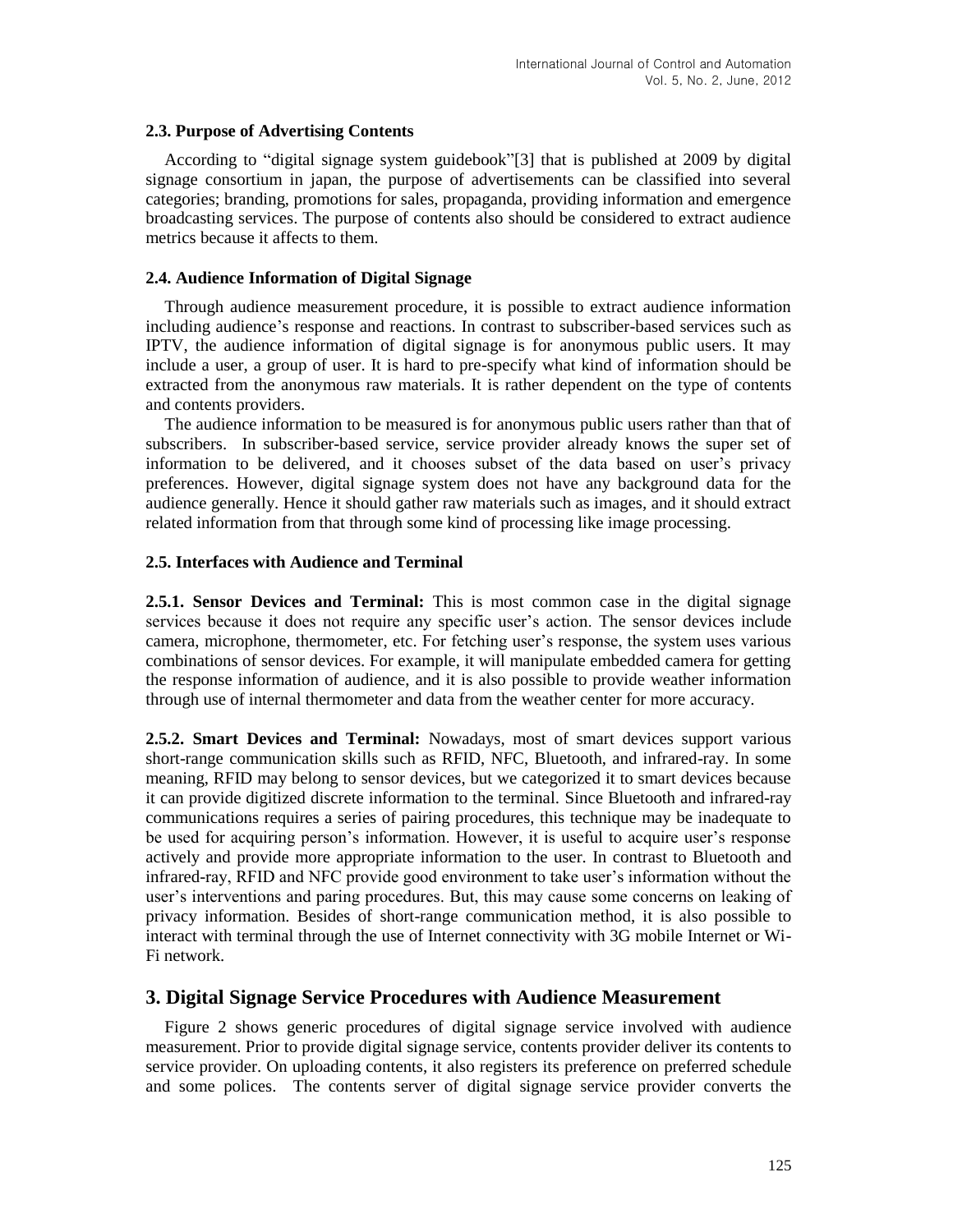contents into appropriate format for applying the capabilities of terminal because there are various types of digital signage terminal with different ratio, computing power, storage, and so on.



# **Figure 2. Generic Procedures Digital Signage Service with Audience Measurements**

The digital signage server takes charges on distributing the contents to all terminals. When it comes to display the contents on scheduled time, it aggregate audience information periodically or event-driven. In some cases, it may turn off the display if there is no audience in front of terminal. In this case, it is required to support audience detection method.

# **4. Audience Measurement Procedures**

## **4.1 Acquaintance of Raw Data**

A camera of terminal captures images of audience information. It is also useful to aggregate ambient information such as location of terminal, temperature, humidity, and [intensity](javascript:endicAutoLink() [of](javascript:endicAutoLink() [illumination.](javascript:endicAutoLink()

## **4.2. Audience Information through Analysis of Raw Data**

In the "Audience Metrics Guidelines" [4] published by DPAA [5], there are some guidelines on listing up metrics for describing audience information. It categorizes media metrics with visit/exposure, dwell time, frequency and reach. In regarding to audience metrics, it gives examples; the number of visitors for a period of time, dwell time that how long the visitors have been stayed, how often per person and the net number of visitors. These information metrics can be used as basic materials to extract the audience information.

What kinds of metrics should be extracted is dependent on the purpose of contents, terminal capabilities and type of audience. In this paper, we do not list up all kinds of metrics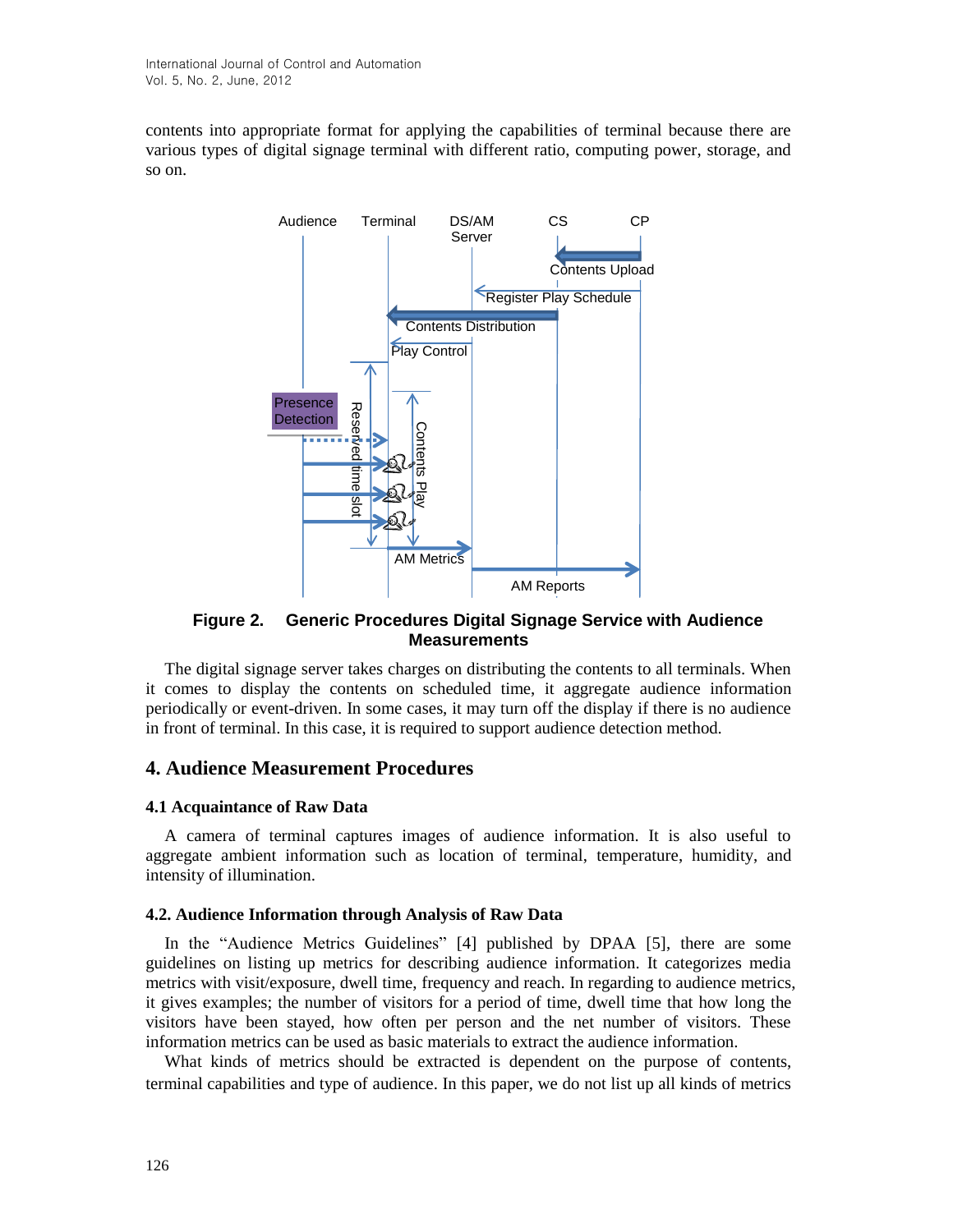because the audience measurement procedures can be described without full metrics, and it is quite implementation dependent. Of course, it is important to define audience metrics, the way of description and delivery of the information for interoperability among digital signage systems.

Audience measurement is consists of acquaintance and analysis. The acquaintance procedure gathers audience raw data by digital signage terminal. Through the analysis of raw data, it is possible to get specific audience information. There are two generic procedures on analyzing the raw data; analyze by terminal, or remote server.

**4.2.1. Audience Information Analysis on Remote Server:** When a digital signage terminal just act as dummy terminal that displays contents through electronic display and has some sensor devices such as camera, it may upload the raw data into specific server that analyze the gathered data as shown figure 3.



**Figure 3. Analysis of Audience Information by Audience Measurement Server**

In this case, the terminal does not analyze the raw data. Instead, it sends the data to digital signage AM server periodically. Even though this approach may not be good on providing interactive services, AM server can extract another attribute for further investigation. The AM server extract attribute of audience information through a series of processing such as edge detection, counting of audience, types of audience and so on.

#### **4.2.2. Audience Information Analysis on Digital Signage Terminal**

If a digital signage terminal has enough capabilities to analyze the raw data, it can provide interactive advertisements. The terminal just reports the analyzed audience information to the audience measurement server that is located in service provider domain as shown in figure 4. Since the raw media data will be removed after analysis, it is hard to extract additional metrics later.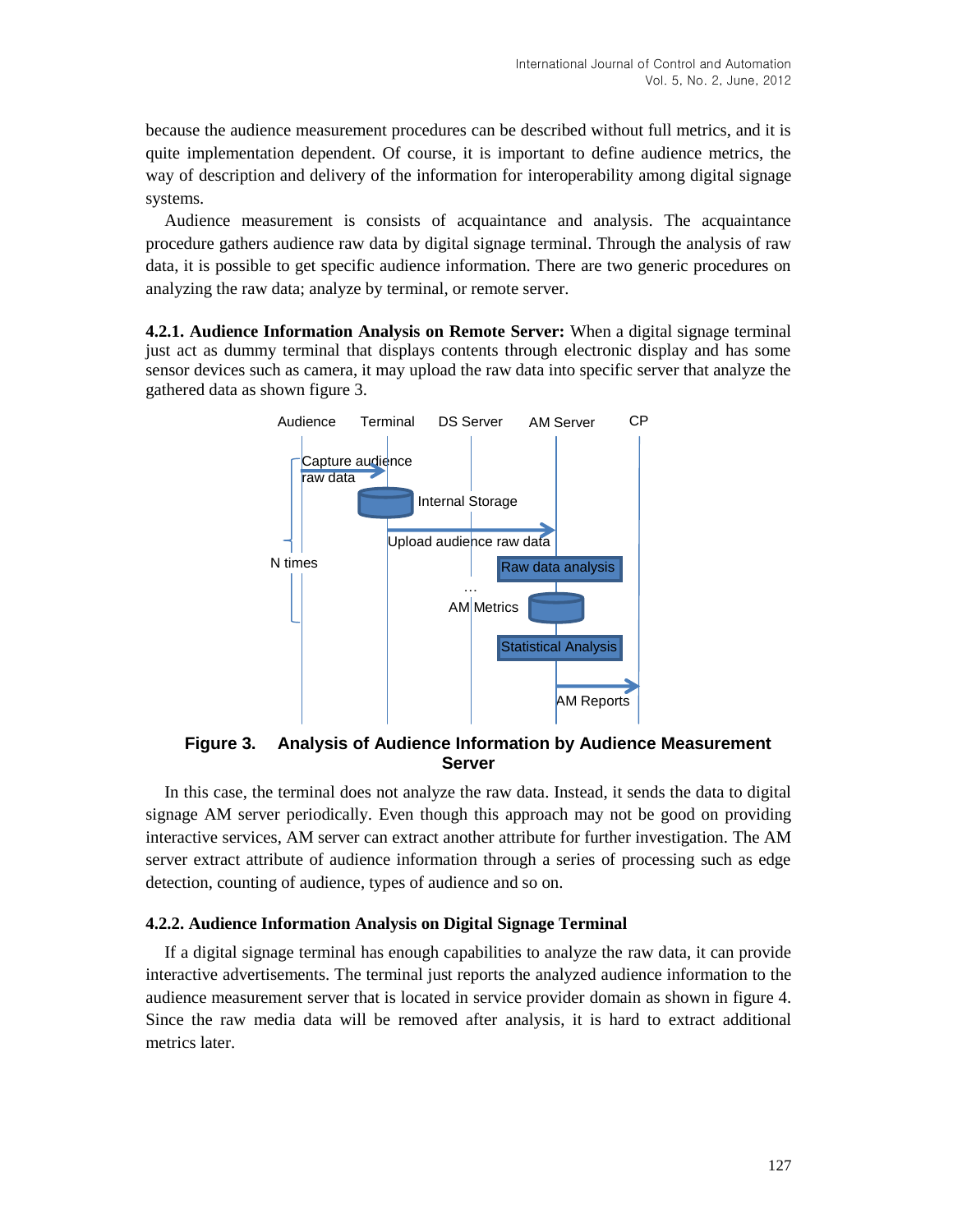

**Figure 4. Analysis of Audience Information by Terminal**

The metrics of audience information will be limited to the capabilities of terminal, and it will be lack of extensibilities on further analysis because raw data flash away after analysis. This approach have two major advantages; Interactive advertisement and minimized network usage.

**4.2.3. Audience Response from Smart Devices:** One of the advantages of digital signage system is that it can get discrete response from audience. The terminal is able to interact with audience through the use of kiosk and smart devices. Hence, it is possible to skip the analysis of raw data.

**4.2.4. Statistical Analysis on Audience Information:** As a last step of audience measurement, audience measurement server performs statistical analysis before providing to contents providers. The statistical audience measurement information is used to make a plan for further scheduling of advertisements.

## **4.3. Privacy Protection**

One of the most concerns of digital signage service is a protection of privacy. Even though the sensor devices of terminal collect anonymous information, it analyzes the audience in order to retrieve characteristics of audience. According to the white paper "Anonymous Video Analytics technology and privacy" (2011) [6], it suggests a privacy bottom line. It includes that it should not collect personal identification, profiling of audience. The terminal extracts audience information with analysis technologies such as face recognition, but it should not identify who it is. Furthermore, the collected data should not be reused for any other purpose except for providing of digital signage service.

# **5. Conclusions**

The advances of displaying devices and ICT technologies make it possible to provide more interactive and advanced digital signage service. The digital signage systems can provide advertisement, education, providing of information and emergency services. In order to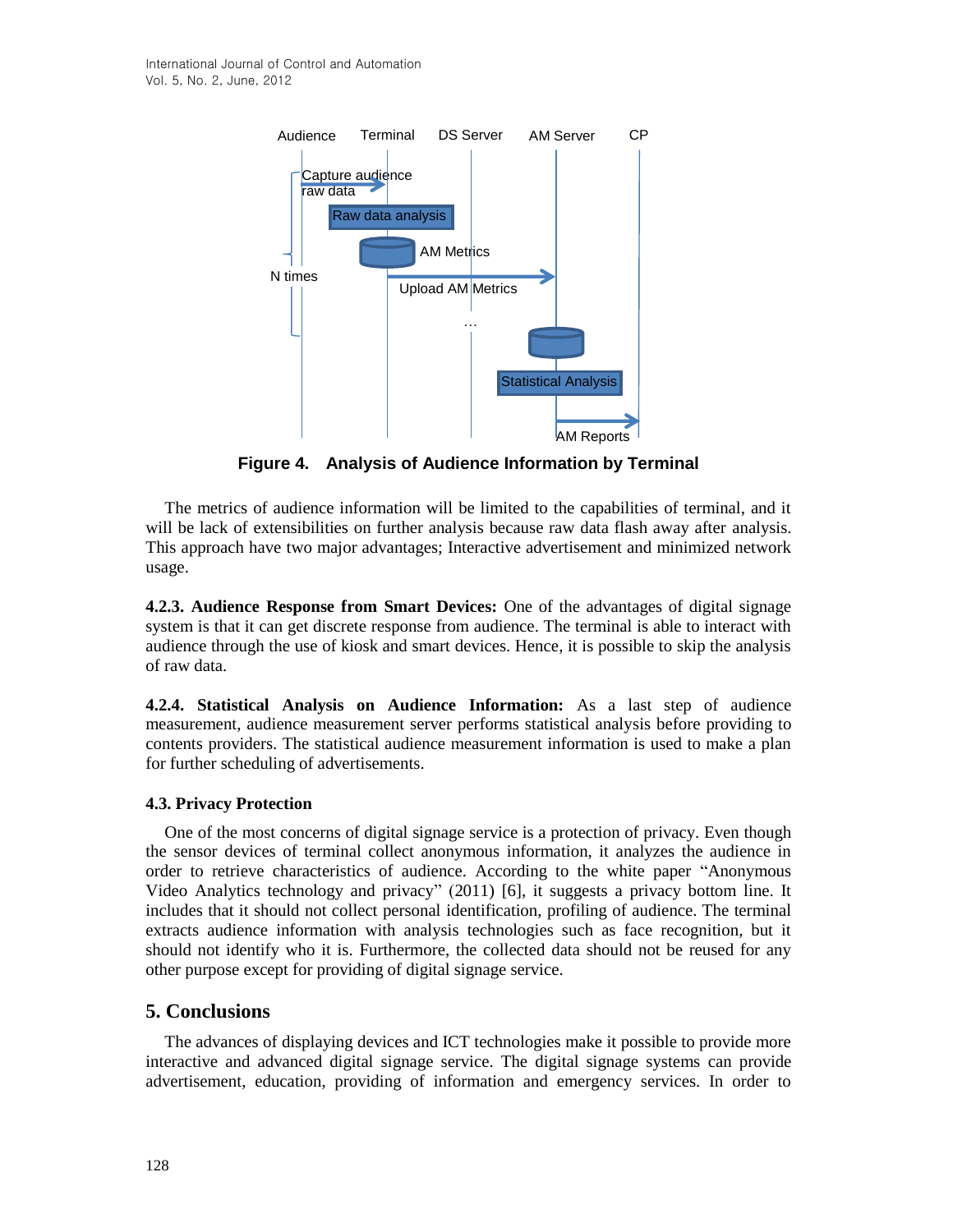provide interactive services, it is required to gather audience information. In this paper, we have presented considerations on classification of audience information, interaction interface, and procedures for audience measurement with privacy concerns. There are several technical huddles for acquiring audience metrics from raw data such as images and voices. It is hard to decide whether an audience is watching the contents or not with a normal camera devices. Hence there are many attempts to use advanced devices that are able to detect distance and keep track of user's behavior real-timely. This paper does not cover how to extract audience metrics from raw data, but this focuses on how to interact with other components for measuring audience information as a first step for further study. As future works, we have plans to extract audience metrics with more details and make a protocol for exchanging such information.

# **Acknowledgements**

This research was supported by the ICT Standardization program of KCC (Korea Communications Commission).

# **References**

- [1] "Digital Signage Market: Key Research Findings 2010", **(2010)**, Yano Research Institute Ltd.
- [2] DIGIECO, http://www.digieco.co.kr
- [3] "Digital Signage System Guidebook", **(2008)**, Digital Signage Consortium, Japan.
- [4] J. Spaeth, S. Singer and M. Hordeychuk, "Audience Metrics Guidelines", **(2008)**.
- [5] "DPPA(Digital Place-based Advertising Association)", http://www.dppa.org
- [6] White Paper, "Anonymous Video Analytics(AVA) technology and privcay", **(2011)** April, Information and Privacy Comissioner, Canada.

#### **Authors**



Wook Hyun is a research staff member with ETRI (Electronics and Telecommunications Research Institutes) since 2000. He has received M.S. degree in Information Communication Engineering from Chungnam National University, Korea in 2000. His research interests include VoIP, SIP, NGN, P2P and overlay networking.



#### **Mi Young Huh**

**Hyun Wook**

Mi Young Huh is a research staff member with ETRI (Electronics and Telecommunications Research Institutes) since 1990. She has received M.S. degree in Information Communication Engineering from Chung Nam National University, Korea in 2004. Her research interests include VoIP, SIP, IPTV and Digital Signage.